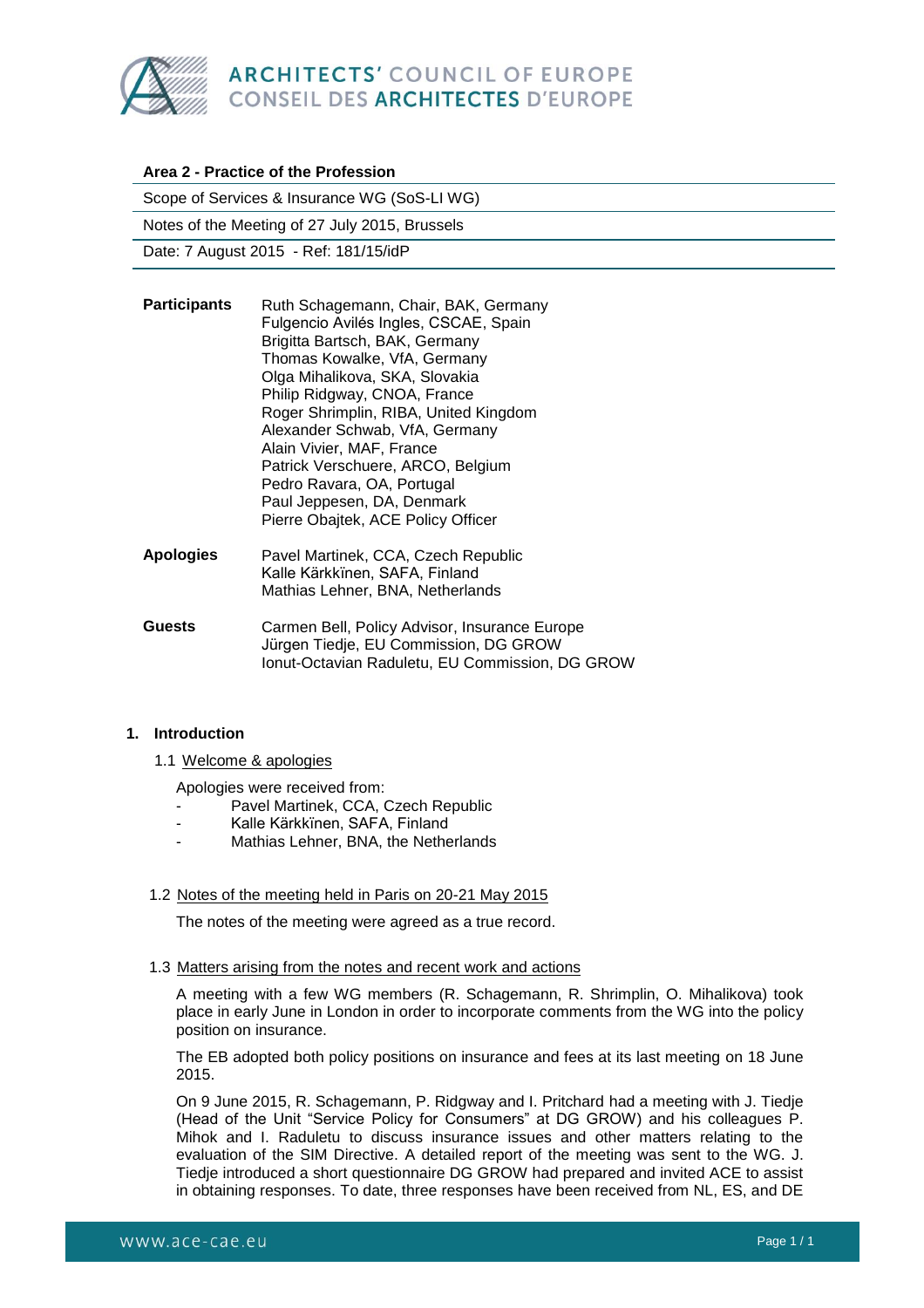

(BAK). (UK and SL have indicated that they do not have the data requested by the Commission).

- I. Pritchard and P. Ridgway attended a conference on 2 July organised by the EU Commission on *["Making the EU Services market an engine for growth"](http://ec.europa.eu/growth/tools-databases/newsroom/cf/itemdetail.cfm?item_id=8305)*. A detailed report by the Commission is available online<sup>1</sup>.

**ACE Secretariat is asked to circulate the Commission's report of the conference "Making the EU Services market an engine for growth".**

#### **2 Part 1 on Insurance issues**

2.3 Preparation of the meeting with the EU Commission and Insurance Europe

The WG discussed the main messages to be passed on to J. Tiedje

- the three main points of the ACE policy position on insurance, namely 1) unified time limits (5 years) for making claims ; 2) liability relating to actual errors made rather than unforeseen circumstances ; 3) fair apportionment of liabilities between the parties
- Professional liability is the core issue it is a prerequisite for quality and consumers safety. Insurance is only a tool to guarantee professional liability,
- ACE is open to discussion with other stakeholders / professions of the construction industry,
- ACE does not defend corporatist interests but promotes good regulation of the construction sector, for the benefit of the consumers / citizens.

## **PO is asked to send the document produced by the Association of consulting architects in Norway on liability and insurance with respect to BIM.**

## 2.4 Meeting with J. Tiedje, I. Raduletu (DG GROW) and C. Bell (Insurance Europe)

R. Schagemann introduced the three main claims of the ACE policy position on insurance: i) unified time limits (5 years) for making claims ;

ii) liability relating to actual errors made rather than unforeseen circumstances;

III) fair apportionment of liabilities between the parties.

She underlined that this policy position was endorsed by the ACE Executive Board but has not yet been officially adopted by the ACE General Assembly (vote expected in November). She then invited J. Tiedje to react to these claims and inform the WG about on-going developments in the EU Commission.

J. Tiedje said he was unable to give a definitive statement on this policy position.

He articulated his answer in 3 points:

*Context / background*

- Following the Communication on the implementation of the Services Directive (June 2012), the EU Commission published a Staff working paper on access to insurance for services provided in another Member State in March 2014. . A series of workshops was then organised in the latter part of 2014 to identify the difficulties encountered by service providers when working abroad. It turned out that professional liability and insurance is a

 $\overline{a}$ <sup>1</sup> <http://ec.europa.eu/DocsRoom/documents/11511/attachments/1/translations/en/renditions/pdf>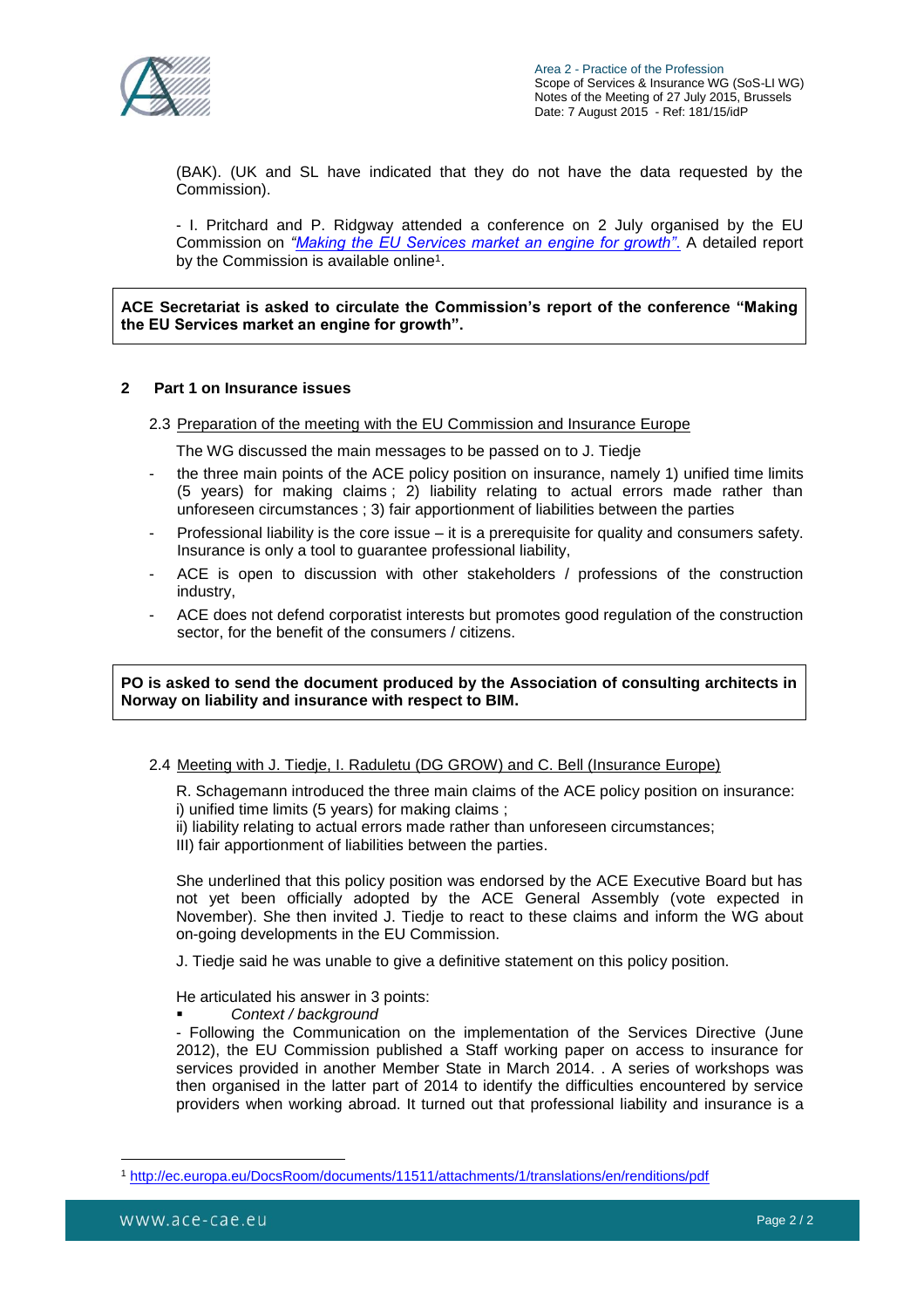

strong barrier since domestic insurances are not always recognised abroad and professional liability varies from one MS to another.

#### *The issue*

While Article 23 of the SIM Directive required MS to accept equivalent insurance in an nondiscriminatory manner, this equivalency principle does not work properly in practice. It results in uncertaintity for economic actors, in particular SMEs.

#### *On-going discussion and next steps*

- The Commission is currently discussing whether or not applying Article 23 paragraph (4) of the SIM Directive, which allows the Commission to establish, by comitology procedure, "*a list of services which exhibit the characteristics referred to in paragraph 1 of this Article*" and to "*adopt measures designed to amend non-essential elements of this Directive by supplementing it by establishing common criteria for defining, for the purposes of the insurance or guarantees referred to in paragraph 1 of this Article, what is appropriate to the nature and extent of the risk*". The Commission is pondering whether it would be politically opportune, sufficient - and how far to go.

- The EU Commission will release on 23 October 2015 a Strategy for the Internal Market. It is not planning to re-open discussion of the SIM Directive, but rather to focus on its implementation and target specific actions in the area of business services and professional services. The Commission is preparing actions on a number of specific problems, notably professional indemnity insurance for cross-border service providers. A top-level internal debate will take place on 27 September in order to define the orientation of the Strategy.

#### Discussion with the WG

J. Tiedje pointed out that there is a need to carry out an inventory of the minimum insurance coverage of architects across Europe, in order to get concrete and focused data on where Member States stand, and thus be able to figure out how the equivalence principle could better work. R. Schagemann mentioned that, besides the on-going questionnaire prepared by DG GROW, the SoS-LL WG is working on three surveys on the legal situation and responsibility of architects ; civil liability insurance ; and practical experience.

The analysis of all these questionnaires will complement and underpin the ACE policy position on insurance.

T. Kowalke announced that GEEAC is working on a new insurance product for architects willing to provide their services in another MS. This new product will be launched by the end of the year. J. Tiedje expressed interest in this project.

C. Bell from Insurance Europe said that insurers are aware of problems encountered by service providers working cross-border and that they need to adapt their products for cross-border business. Insurance Europe is willing to co-operate with service professionals and the Commission to better understand the issues and find solutions.

R. Shrimplin: it is important to distinguish between the minimum legal requirements and the requirements of the markets.

A. Vivier underlined that the main problem in France is that all actors of the construction sector do not have not the same level of liability. Architects are often responsible / liable for other actors (in solidium principle).

J. Tiedje accepted to meet again the WG in early September to continue the discussion, notably the results of the on-going ACE surveys on insurance issues.

The general feeling of the WG was that while the Commission was is questioning / data collection mode, it was timely to feed in its thoughts to help to formulate solutions and firm up opinions.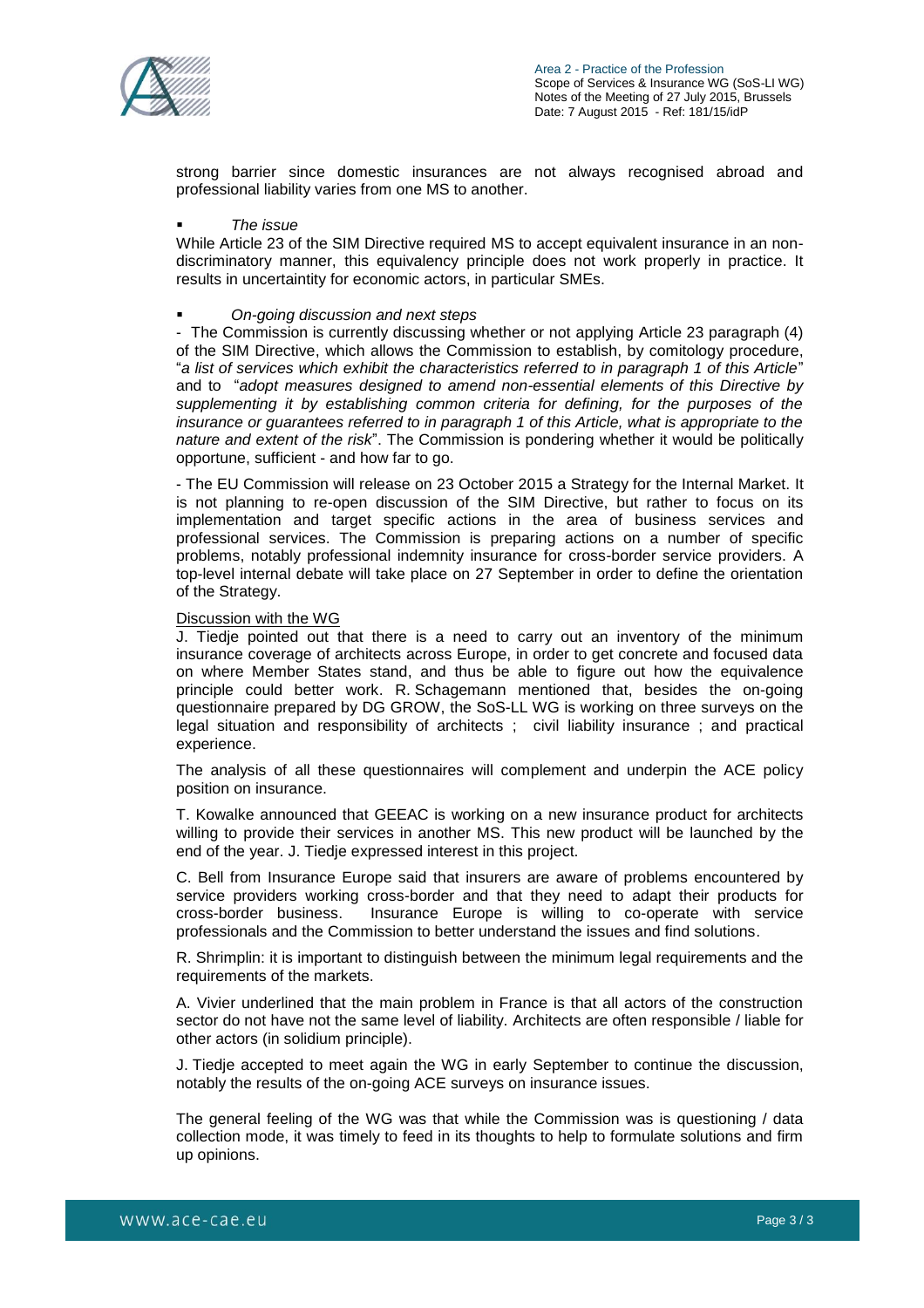

## 2.5 Next steps

## **Policy position on insurance**

It was agreed to change the title of the policy position, which will now read "Policy position on Professional Indemnity Insurance (PII)", and to slightly modify the introduction to refer to other professions / other design phases.

It was felt that the main points of this policy position should be made public as soon as possible (if possible, before the official adoption by the General Assembly).

o *Preparation of the next meeting with J. Tiedje*

In view of the next meeting with J. Tiedje, it was agreed:

- to analyse the answers already received to the various questionnaires,
- to prepare a new questionnaire to collect precise data on the minimum insurance coverage in MS, as well as data to underpin the 3 main points of the policy position. Members of the WG are asked to ensure that a response is provided for their respective country.

The data and information collected through the questionnaires should complement and underpin the policy position on insurance.

**- R. Schagemann and R. Shrimplin will revise the policy position on insurance and prepare a new questionnaire in view of the next meeting with J. Tiedje.**

**- ACE Secretariat was asked to invite J. Tiedje to the next meeting of the SoS WG, scheduled to take place on 9 September 2015.** 

## **3 Part 2 on Fees**

## **3.3** Policy position on fees

The EB adopted the policy paper on fees at its last meeting in June 2015. G. Pendl is expected to send comments in writing.

P. Martinek, who was not able to attend the meeting, sent a revised version of the policy paper, from which he has removed some repetition.

R. Shrimplin underlined that this paper should be presented as an "information document", and not as a ACE policy position.

**It was agreed that the revised version of the ACE fees paper, prepared by P. Martinek, will be discussed at the next meeting of the SoS-LL WG, together with G. Pendl's comments.**

## 3.4 Infringement procedure against Germany for lack of compliance with the SIM Directive

On 18 June 2015, the EU Commission launched infringement procedures against several Member States for lack of compliance with the Services Directive in the area of regulated professions<sup>2</sup>.

The Commission has asked Austria and Cyprus to adapt their rules governing shareholding requirements and prohibitions of multidisciplinary practices for architects and engineers. The Commission estimates that excessive shareholding requirements – such as the requirement that the professionals should hold 100% of the voting rights and capital in a company, or should have its corporate seat in a given jurisdiction – can make a second establishment or cross-border provision of services in these Member States difficult.

 $\overline{a}$ <sup>2</sup> Commission's press release: [http://europa.eu/rapid/press-release\\_IP-15-5199\\_en.htm](http://europa.eu/rapid/press-release_IP-15-5199_en.htm)